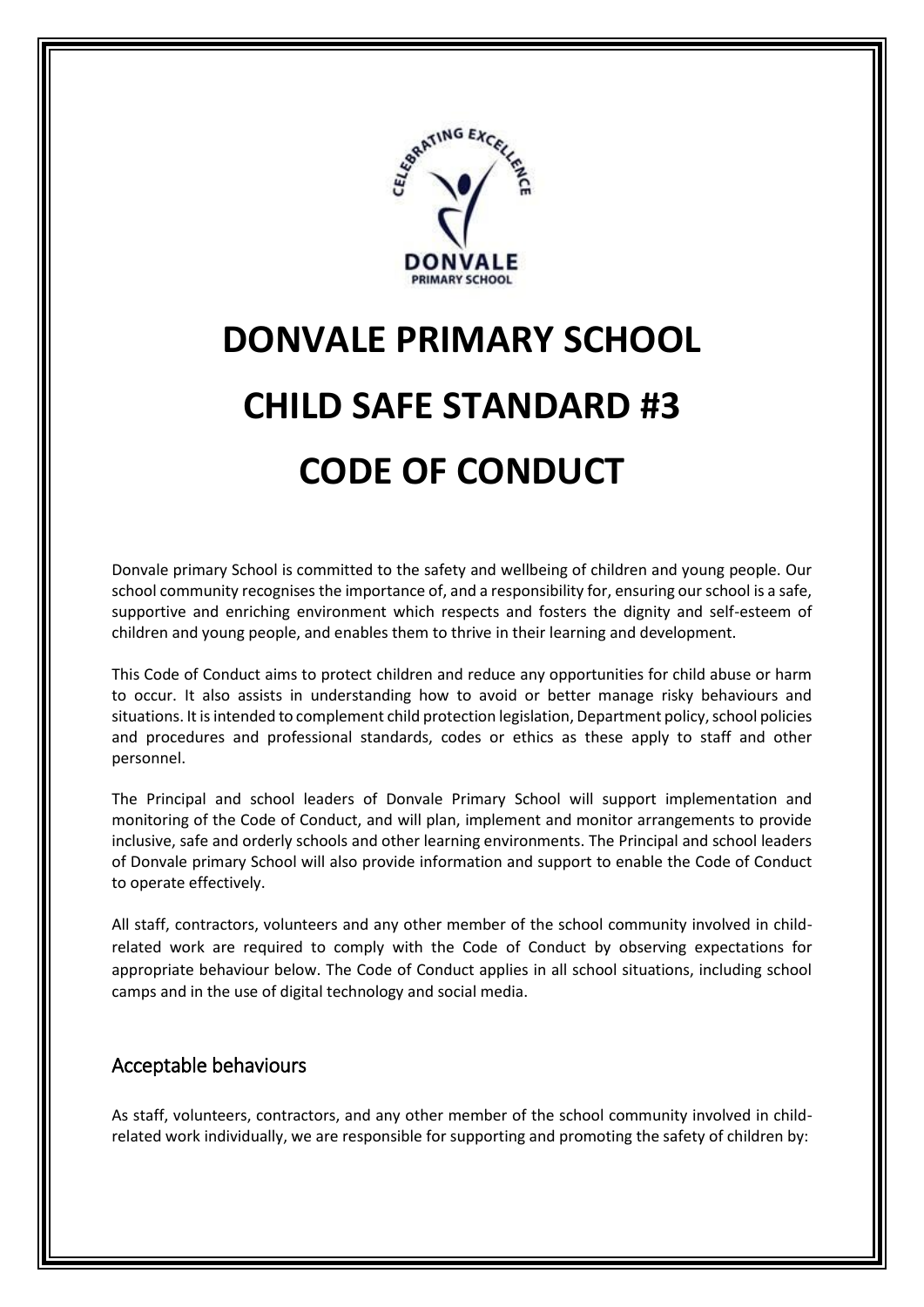- upholding the school's statement of commitment to child safety at all times and adhering to the school's child safe policy
- treating students and families in the school community with respect both within the school environment and outside the school environment as part of normal social and community activities.
- listening and responding to the views and concerns of students, particularly if they are telling you that they or another child has been abused or that they are worried about their safety/the safety of another child
- promoting the cultural safety, participation and empowerment of Aboriginal and Torres Strait Islander students
- promoting the cultural safety, participation and empowerment of students with culturally and/or linguistically diverse backgrounds
- promoting the safety, participation and empowerment of students with a disability
- reporting any allegations of child abuse or other child safety concerns to the school's leadership
- understanding and complying with all reporting or disclosure obligations (including mandatory reporting) as they relate to protecting children from harm or abuse.
- if child abuse is suspected, ensuring as quickly as possible that the student(s) are safe and protected from harm.

## Unacceptable behaviours

As staff, volunteers, contractors, and any other member of the school community involved in childrelated work we must not:

- ignore or disregard any concerns, suspicions or disclosures of child abuse
- develop a relationship with any student that could be seen as favouritism or amount to 'grooming' behaviour (for example, offering gifts)
- exhibit behaviours or engage in activities with students which may be interpreted as abusive and not justified by the educational, therapeutic, or service delivery context
- ignore behaviours by other adults towards students when they appear to be overly familiar or inappropriate